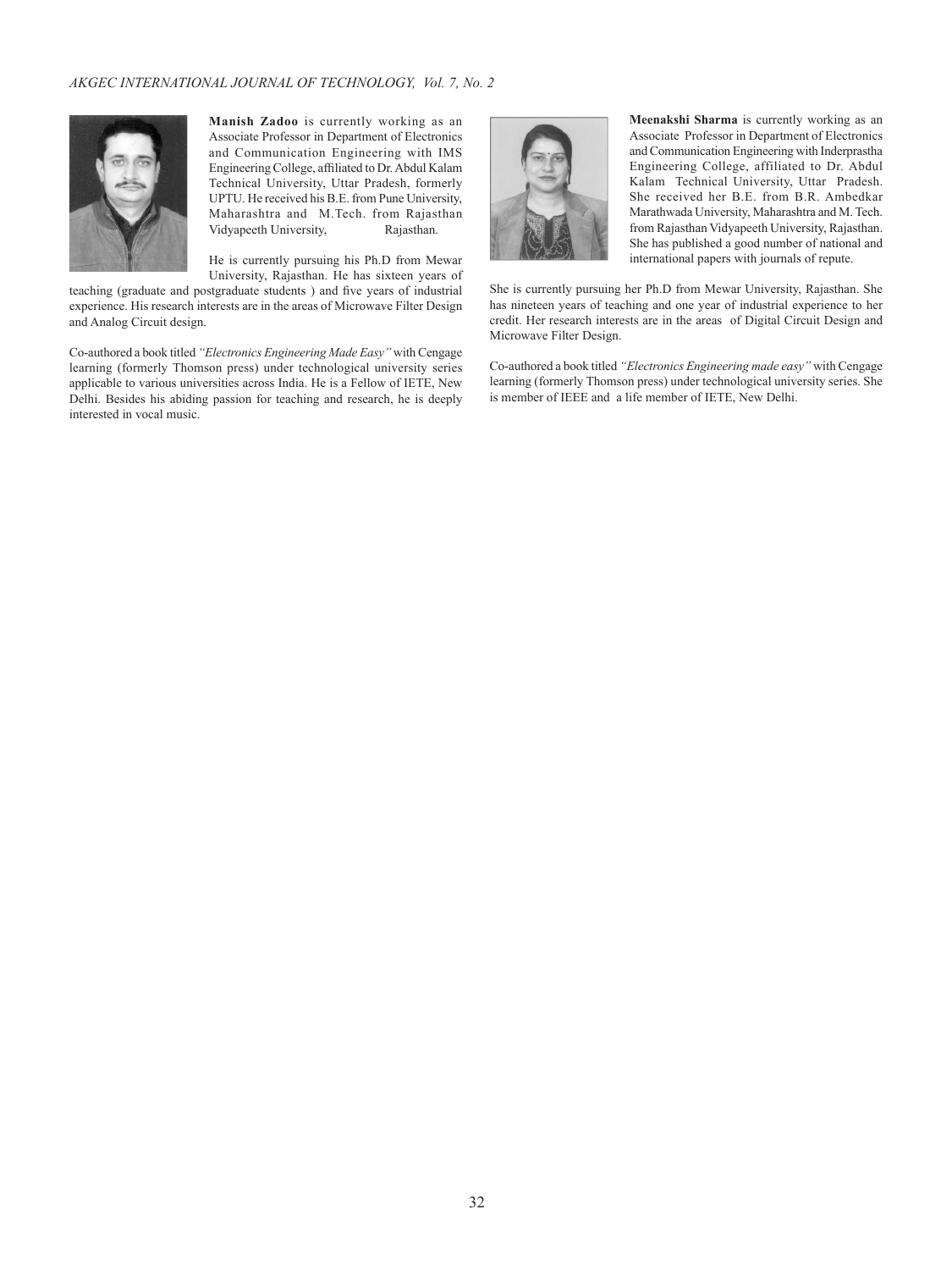# Graduate Attributes and Quality in Higher Education

**Dr. P. S. Grover**

Campus Director, KIIT Group of Colleges, Sohna Road, Gurgaon 122102 Haryana India drpsgrover@gmail.com

*Abstract***: Higher education has expanded exponentially across the world. This rapid expansion has impacted quality of education in colleges and universities. Traditional teacher-oriented approach of teaching/learning and examination-oriented assessment processes have been found to be lacking severely, leading to falling of academic standards and impacting the employability of students. Issues of continuous quality improvement and teacher accountability have also not been addressed effectively in the conventional mode of education. This paper describes the graduate attributes, outcome-based educational process wherein it is possible to ensure continuous quality improvement (CQI) and faculty accountability in academic institutions of higher learning.**

*Keywords: Higher Education, Academic Standards, Continuous Quality Improvement, Student-centric Learning* 

#### I. INTRODUCTION

THERE has been rapid and huge expansion in the field of higher education, both technical and non-technical, in India during the last two decades, and this trend is continuing. It is expected that another about 400 colleges and 300 universities will be created by the end of the 13th Plan Period. Further, liberalization and privatization of education has forced higher educational institutions to strive for Continuous Quality Improvement (CQI) and achieve international standards in order to be able to compete with their competitors. In addition, demands of students, and other stake-holders are getting more and more complex. The educational institutions must ensure that the students receive high quality education, gain relevant skills, develop competences and are able to face challenges emerging in the globalized society.

Many studies have brought the issues ailing our curricula, delivery, monitoring and assessment. Govt. of India, (via MHRD, UGC, NBA,…) has initiated several steps to bring improvement in quality of higher education and training, such as National Skills Qualification Framework [1], making accreditation of institutions mandatory in order to receive government grants, and so on. Moreover, student-centric teaching/learning /assessment(also referred to as Outcomebased Education – OBE) [2] has also been mandated and encouraged in the teaching/learning institutions.

Student-oriented teaching/learning process emphasizes the achievement of higher order learning among the students, rather than the traditional approach of merely passing the university examinations and collecting credits. OBE aims to develop and identify higher levels of thinking (*e.g.* innovation, creativity, ability to analyze, synthesize and interpret data, plan and organize tasks, etc.). This approach attempts to bring about the desired changes within the students, by increasing the knowledge, developing skills, influencing attitudes and creating socially-aware ethical mindset. This approach enables to measure-'what the students are capable of learning, doing and demonstrating', which the traditional education system often fails to do [2]. Moreover, OBE is a 'holistic' approach, which involves all stake-holders – learners, parents, management, employer, industry, society, environment and government for its implementation.

Student-centric teaching/learning also leads to improvement in quality of education as it lays strong emphasis on measurements. These measurements are carried out by defining the Graduate Attributes (GA), relevant Program Educational Objectives (PEO), Program Outcomes (PO), Course Outcomes (CO) and Key Performance Indicators (KPI) for a program. Measurements of program and course outcomes enable to ascertain educational quality and its improvement on an on-going basis. Teachers are involved in assessments of relevant outcomes, and hence assume the responsibility of their attainments by the students. Benchmarks for attainments of outcomes are defined collectively by the institute, faculty and other relevant stake-holders. Satisfying the relevant benchmarks leads to better quality of student learning.

#### II. GRADUATE ATTRIBUTES

GA's have been defined as "the qualities, skills and understandings a university community agrees its students will desirably develop during their time at the institution and, consequently, shape the contribution they are able to make to their profession and as a citizen" [3]. GA's also embody the broad concepts for employability, lifelong learning, preparation for an uncertain future, and social justice. 'Graduate Attributes seek to describe the core outcomes of higher education. In doing so, they specify an aspect of the institution's contribution to society and carry with them implicit, and sometimes explicit, assumptions as to the purpose and nature of higher education' [4]. The graduate attributes are intended to define the scope and standards for programs and provide lead to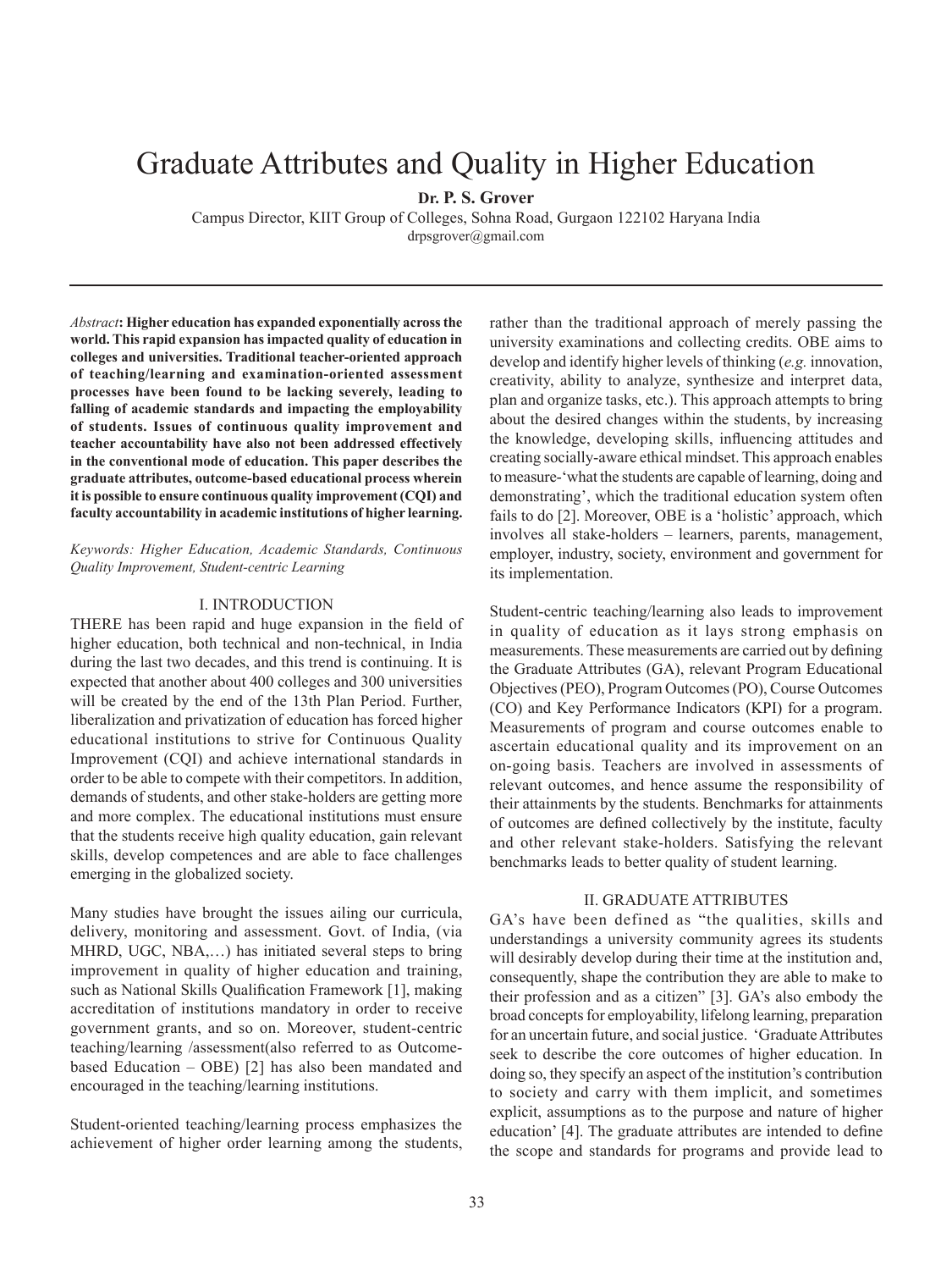define ProgramEducational Objectives (PEO) and Program Outcomes (Program Learning Outcomes). Quality assurance in higher education relies heavily on Graduate Attributes (GA).

GA's are relevant to the discipline. Concerns and needs of the society and stakeholders are also reflected in GA's. They are designed in such a way that they are also consistent with modern theories of learning and emphasize the development of higher levels of learning [5]. GA's may be specified for Science/Humanities/Medical/engineering stream graduates and so on. Universities/Institutions may design the GA's, keeping in view the needs and requirements of the stakeholders. Thus, involvement of stake-holders – students, parents, industry, alumni, society, government – is essential for defining the GA's. Thus, GA's can address the present needs and be futuristic as well.

Another important consideration for students to succeed in the present times is to acquire  $21<sup>st</sup>$  century skills, as for instance, critical thinking, problem solving, reasoning, analysis, interpretation, synthesizing information, innovation, creativity, leadership, entrepreneurialism, and so on [6]. These skills are highly important for employability. GAs are designed so that they help to inculcate these skills among the students and, thus, enhance employability.

GAs may be generic or specific to a particular discipline (Physics, Chemistry, Biology, etc.) Below are given illustrative examples of Generic Graduate Attributes (GGA) for Science and Engineering.

- *a) Generic Graduate Attributes for Science*
- Acquire knowledge (conceptual, theoretical and practical) specific to chosen area of study
- An understanding of the scientific method of evidence based knowledge acquisition, deduction/induction; problem solving, critical thinking, analysis and the ability to discover new knowledge.
- Ability to acquire, develop, employ and integrate a range of technical, practical and professional skills, in appropriate and ethical ways autonomously and collaboratively
- Ability to communicate effectively with various forms of communication in different environments
- Ability to think and work creatively, including the capacity for self-starting, and the ability to apply science skills to unfamiliar applications.
- Ability and motivation for life long learning
- An awareness of the role of science within a global culture and willingness to contribute to the societal issues and welfare.

## *b) Generic Graduate Attributes for Engineering*

GGA as defined for National Board of Accreditation [7] are

reproduced below:

- *• Engineering knowledge***:** Apply the knowledge of mathematics, science, engineering fundamentals, and an engineering specialization to the solution of complex engineering problems.
- *• Problem analysis:* Identify, formulate, research literature, and analyze complex engineering problems reaching substantiated conclusions using first principles of mathematics, natural sciences, and engineering sciences.
- *• Design/development of solutions:* Design solutions for complex engineering problems and design system components or processes that meet the specified needs with appropriate consideration for the public health and safety, and the cultural, societal, and environmental considerations.
- *• Conduct investigations of complex problems:* Use research-based knowledge and research methods including design of experiments, analysis and interpretation of data, and synthesis of the information to provide valid conclusions.
- *• Modern tool usage:* Create, select, and apply appropriate techniques, resources, and modern engineering and IT tools including prediction and modeling to complex engineering activities with an understanding of the limitations.
- *• The engineer and society:* Apply reasoning informed by the contextual knowledge to assess societal, health, safety, legal and cultural issues and the consequent responsibilities relevant to the professional engineering practice.
- *• Environment and sustainability*: Understand the impact of the professional engineering
- solutions in societal and environmental contexts, and demonstrate the knowledge of, and need for sustainable development.
- *<i>Ethics*: Apply ethical principles and commit to professional ethics and responsibilities and norms of the engineering practice.
- *• Individual and team work:* Function effectively as an individual, and as a member or leader in diverse teams, and in multidisciplinary settings.
- *• Communication:* Communicate effectively on complex engineering activities with the engineering community and with society at large, such as, being able to comprehend and write effective reports and design documentation, make effective presentations, and give and receive clear instructions.
- *• Project management and finance:* Demonstrate knowledge and understanding of the engineering and management principles and apply these to one's own work, as a member and leader in a team, to manage projects and in multidisciplinary environments.
- *• Life-long learning:* Recognize the need for, and have